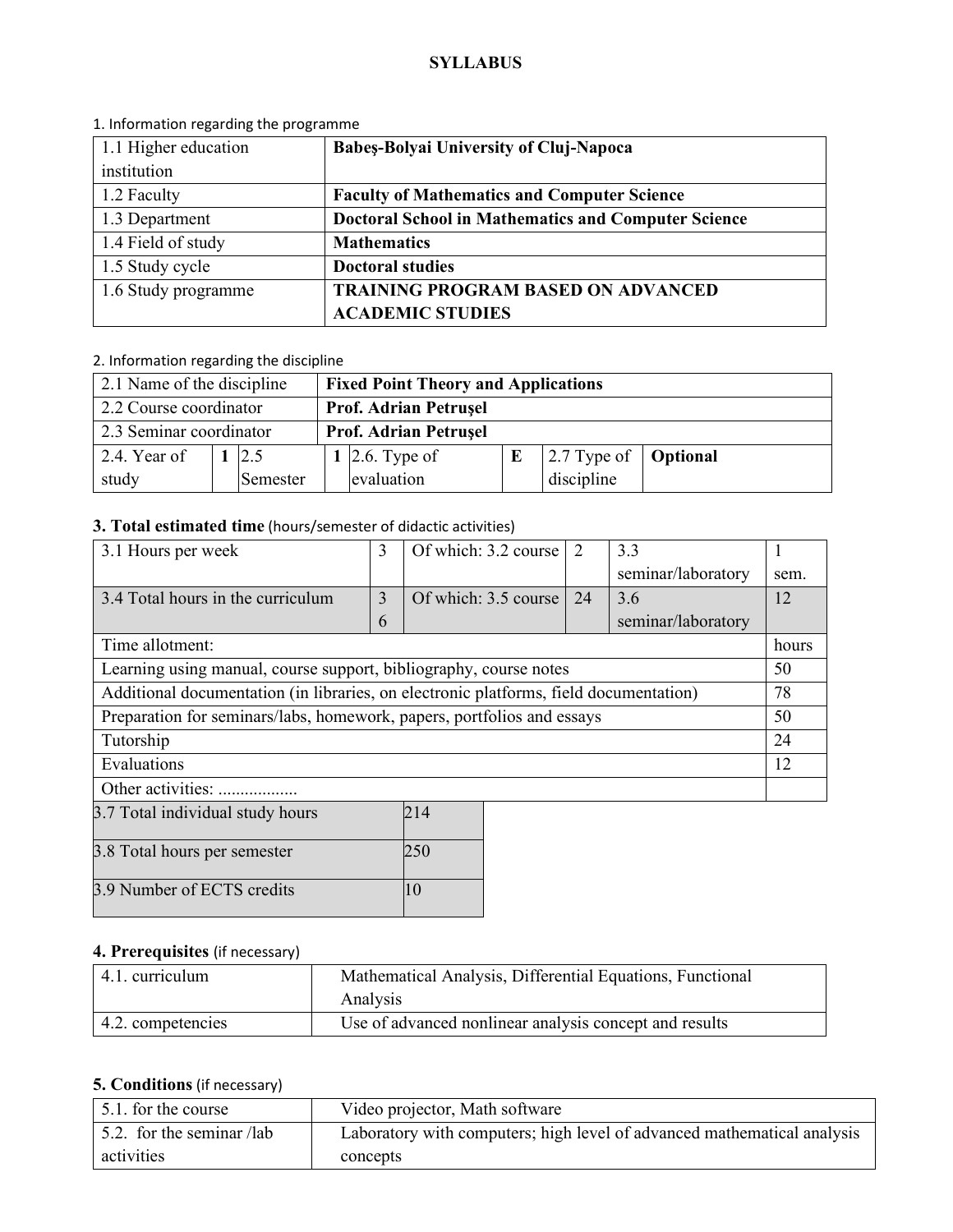### **6. Specific competencies acquired**

| Prof<br>essio<br>nal<br>com<br>pete<br>ncies       | Ability to understand and manipulate advanced concepts, results and mathematical theories<br>Acquiring advanced methods of functional and nonlinear analysis<br>Ability to use the scientific language and to write scientific reports and papers.                                                                       |
|----------------------------------------------------|--------------------------------------------------------------------------------------------------------------------------------------------------------------------------------------------------------------------------------------------------------------------------------------------------------------------------|
| Tran<br><i>svers</i><br>al<br>com<br>pete<br>ncies | Ability to read, understand and work independently or in a team, in order to obtain original<br>studies and to solve complex problems.<br>· Ability for continuous self-perfecting and study.<br>· Ability to use advanced and complementary knowledge to write reports and to realize a Ph.D.<br>Thesis in Mathematics. |

# **7. Objectives of the discipline** (outcome of the acquired competencies)

| 7.1 General objective of the<br>discipline  |                                                          | to present the basic concepts and results in nonlinear analysis with<br>focus on fixed point theory for single-valued and multi-valued<br>operators in metric and topological contexts.                                        |
|---------------------------------------------|----------------------------------------------------------|--------------------------------------------------------------------------------------------------------------------------------------------------------------------------------------------------------------------------------|
| 7.2 Specific objective of the<br>discipline | $\qquad \qquad \blacksquare$<br>$\overline{\phantom{a}}$ | basic concepts and results of metric fixed point theory<br>main concepts and results concerning topological fixed point theory<br>basic applications of the fixed point theory for single-valued and<br>multi-valued operators |

### **8. Content**

| 8.1 Course                                                                                                                                                            | Teaching methods                                                                                                                                                           | Remarks   |
|-----------------------------------------------------------------------------------------------------------------------------------------------------------------------|----------------------------------------------------------------------------------------------------------------------------------------------------------------------------|-----------|
| 1. Picard and weakly Picard operator theory for single-<br>valued operators (examples, characterization results,<br>iteration methods)                                | <b>Expositions:</b> description,<br>explanation, class lectures,<br>dialog-based lectures, lectures<br>with demonstrations, introductive<br>lectures, synthesis lectures.  | 4 courses |
|                                                                                                                                                                       | Conversations: debate, dialog,<br>introductive conversations,<br>conversations for knowledge<br>consolidation, conversations to<br>systematize and synthesize<br>knowledge |           |
|                                                                                                                                                                       | Use of problems: use of problem<br>questions, problems and problem<br>situations.                                                                                          |           |
| 2. Picard and weakly Picard operator theory for multi-<br>valued operators (examples, main results, iteration<br>methods)                                             | the same as before                                                                                                                                                         | 4 courses |
| 3. Applications of the fixed point theory in various<br>domains: integral and differential equations and<br>inclusions, optimization theory, mathematics of fractals, | the same as before                                                                                                                                                         | 4 courses |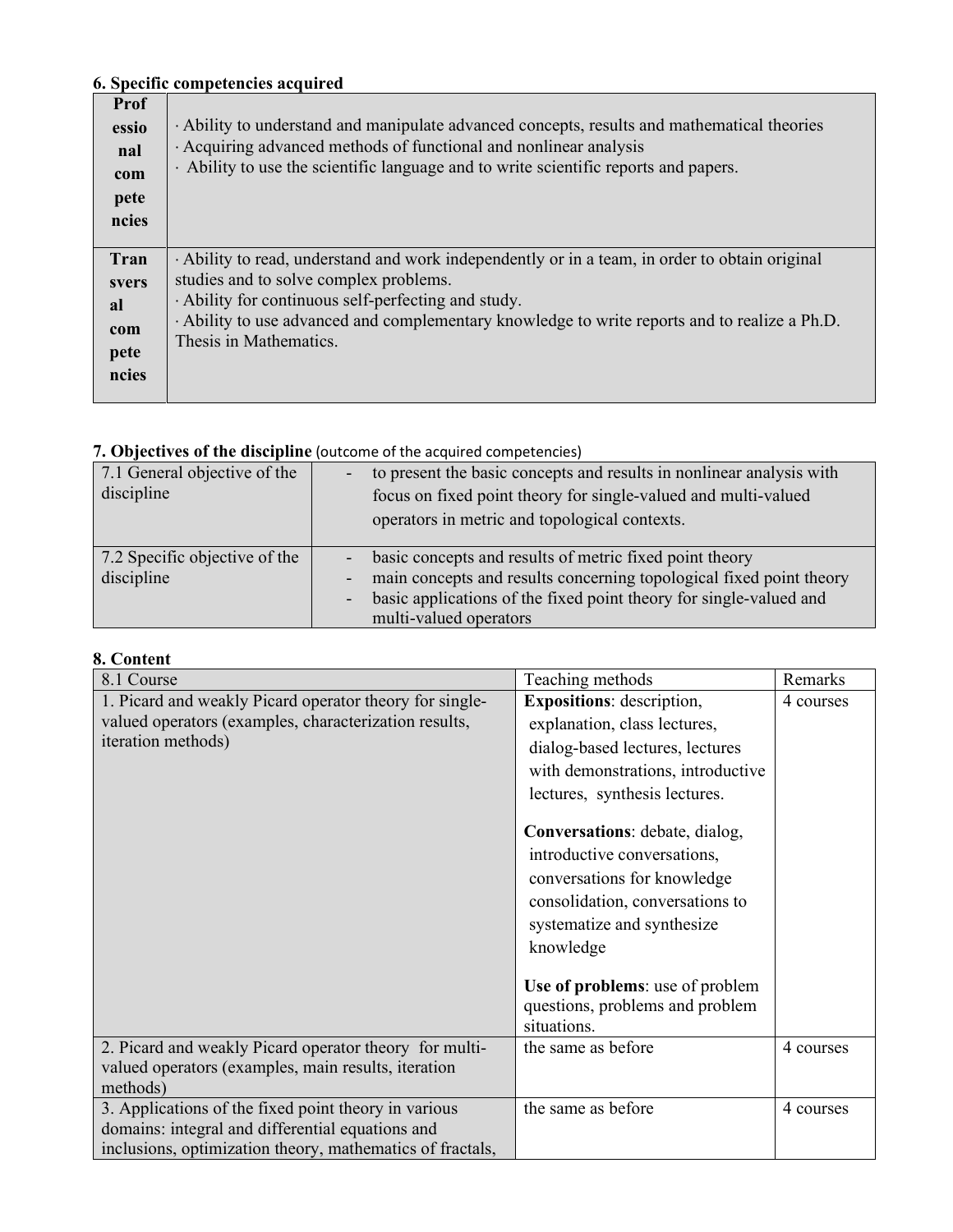| applied functional analysis                               |                                 |            |
|-----------------------------------------------------------|---------------------------------|------------|
| 8.2 Seminar                                               | Teaching methods                | Remarks    |
| 1. Examples and exercises related to Picard and weakly    | Conversations: debate, dialog,  | 4 seminars |
| Picard operator theory for single-valued operators        | introductive conversations,     |            |
|                                                           | conversations for knowledge     |            |
|                                                           | consolidation, conversations to |            |
|                                                           | systematize and synthesize      |            |
|                                                           | knowledge                       |            |
|                                                           |                                 |            |
|                                                           | Use of problems: use of problem |            |
|                                                           | questions, problems and problem |            |
|                                                           | situations.                     |            |
| 2. Examples and exercises related to Picard and weakly    | the same as before              | 4 seminars |
| Picard operator theory for multi-valued operators         |                                 |            |
| 3. Examples and exercises related to some applications of | the same as before              | 4 seminars |
| the fixed point theory                                    |                                 |            |
| D:                                                        |                                 |            |

### **Bibliography**

1) I.A. Rus, A. Petrusel, G. Petrusel, Fixed Point Theory, Presa Universitară Clujeană, 2008.

2) A. Granas, J. Dugundji, Fixed Point Theory, Springer, 2003.

3) W.A. Kirk, N. Shahzad, Fixed Point Theory in Distance Spaces, Springer, 2014.

4) P.H. Kumar, An Itroduction to Nonlinear Analysis and Fixed Point Theory, Springer, 2018.

5) J. Andres, L. Gorniewicz, Topological Fixed Point Principles for Boundary Value Problems, Springer, 2003.

9. Corroborating the content of the discipline with the expectations of the epistemic community, professional associations and representative employers within the field of the program

The syllabus of this course is focused on the theory of Picard and weakly Picard operator theory, as a basis for a good research activity through the Doctoral School in Mathematics.

Moreover, the course propose the following three important directions:

- 1. the understanding of the main concepts in nonlinear analysis theory in metric and topological structures;
- 2. to understand the role and the applications of the (weakly) Picard operator theory;
- 3. applications of the Picard and WPO theory to various related fields.

The content of this discipline is in accordance with the curricula of other important universities, where nonlinear functional analysis and fixed point theory plays an essential role. This discipline is useful for young researchers in pure and applied mathematics.

#### 10. Evaluation

| Type of activity                                                                             | 10.1 Evaluation criteria    | 10.2 Evaluation methods   | 10.3 Share in the |  |  |  |
|----------------------------------------------------------------------------------------------|-----------------------------|---------------------------|-------------------|--|--|--|
|                                                                                              |                             |                           | grade (%)         |  |  |  |
| 10.4 Course                                                                                  | Knowledge of basic          | <b>Final Written Test</b> | 50%               |  |  |  |
|                                                                                              | concepts and results and to |                           |                   |  |  |  |
|                                                                                              | understand the proofs       |                           |                   |  |  |  |
| 10.5 Seminar                                                                                 | Ability to solve examples   | Middle term written test  | 40%               |  |  |  |
|                                                                                              | and exercises               |                           |                   |  |  |  |
|                                                                                              |                             |                           |                   |  |  |  |
| 10.6 Minimum performance standards                                                           |                             |                           |                   |  |  |  |
| Suegaratel negative of the example conditional by the final quade that heads he at least $5$ |                             |                           |                   |  |  |  |

Successful passing of the exam is conditioned by the final grade that has to be at least 5.

Date Signature of course coordinator Signature of seminar coordinator